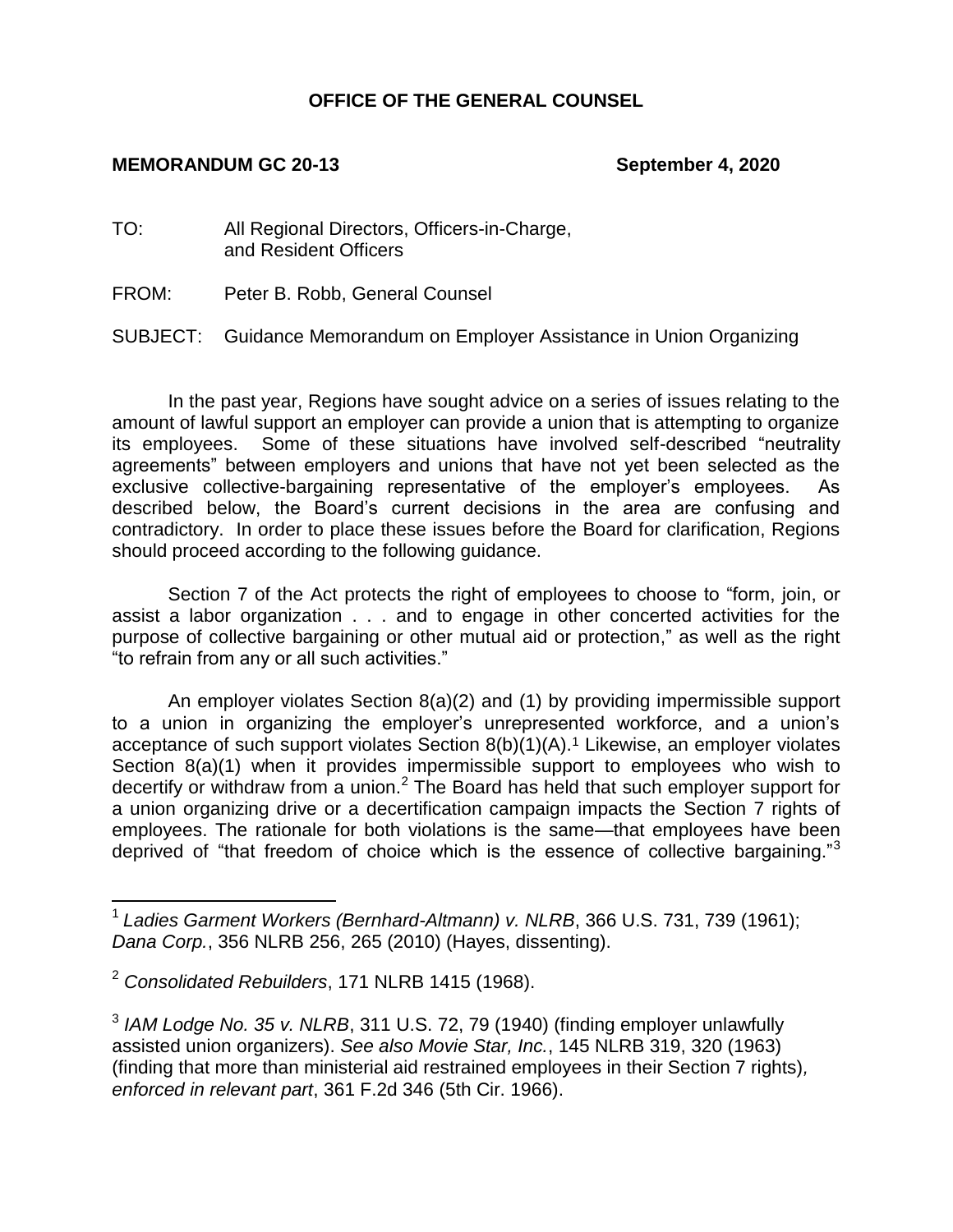Nevertheless, the Board has applied two different legal standards to these two similarly coercive activities, creating different and incongruous outcomes.

In the former situation—employer support for a union's organizing efforts—the Board uses "a totality of the circumstances" standard. In the latter situation—employer support of a decertification petition—the Board uses "the more than ministerial aid" standard. As explained below, the "totality of the circumstances" standard is difficult to apply because it is more amorphous, and, lacking clear guidelines as to what is lawful and unlawful conduct, yields inconsistent results. The "more than ministerial aid" standard is stricter and less ambiguous and provides a brighter line with respect to lawful and unlawful conduct.

Board law has thus evolved to apply different standards—one for employer involvement in an organizing drive and one for its involvement in a decertification campaign. These different standards have yielded inconsistent conclusions for what is essentially the same or similar conduct affecting the same aspect of employees' Section 7 rights. To create greater certainty in its guidance to the public concerning what activity is considered impermissible support and to treat consistently similar types of conduct that impact Section 7 rights in similar ways, the Board should apply the same standard to both types of violations of the Act, and that standard should be the "more than ministerial aid standard." Use of the "more than ministerial aid" standard in both contexts would harmonize these two areas of Board law, and will clarify ambiguity and better protect employee free choice and majoritarian principles.

We have seen allegations of impermissible employer support of union organizing activities emerge in the context of pre-recognition neutrality agreements. Although truly neutral pre-recognition "neutrality agreements" are lawful, we have increasingly seen in neutrality agreements provisions that go beyond neutrality into the area of impermissible support. These types of neutrality agreements often contain provisions that sacrifice the statutory rights of employees for the commercial interests of unions and employers. Because the standards for review of these agreements have been unclear, extant Board law has effectively permitted interference with employee free choice by not carefully examining the provisions of neutrality agreements to determine whether they are, in fact, neutral or provide support to the union. These provisions should be examined under the lens of whether they provide "more than ministerial support" to the union's efforts to organize.

To achieve these goals, the Board should apply the same standard in assessing the lawfulness of employer support for union organizing drives as it does to such support for employee decertification efforts. Further, with respect to pre-recognition agreements, the Board should adopt a simple bright-line test that would find a violation of the Act whenever an employer and union enter into a pre-recognition agreement where: (1) the parties negotiate terms and conditions of employment prior to the union attaining majority status; (2) the parties agree to restrain employee access to Board processes and procedures; or (3) the parties agree to any provision that is inconsistent with the purposes and policies of the Act, such as by impacting Section 7 rights by providing support of the union's organizing activities, rather than neutrality.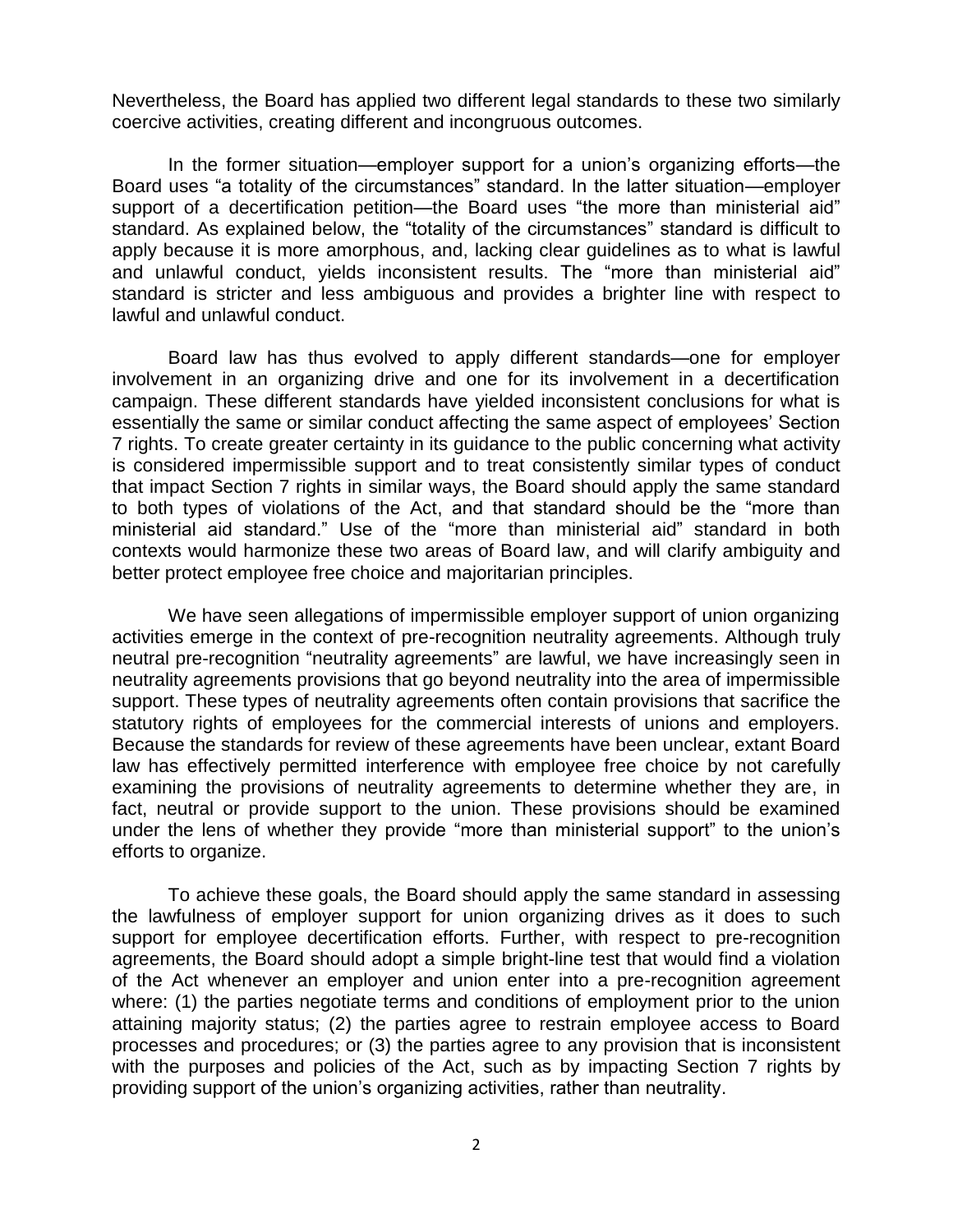#### **1. Current Pre-Recognition Union Organizing and Neutrality Agreement Law**

An employer violates Section 8(a)(2) and (1) by providing impermissible support to a union in organizing the employer's unrepresented workforce, and a union's acceptance of such support violates Section 8(b)(1)(A). 4

Currently, when determining whether an employer has rendered unlawful 8(a)(2) assistance to a union, the Board considers the totality of the circumstances, including pre-recognition and post-recognition conduct.<sup>5</sup> Because of this doctrine, "[t]he quantum of employer cooperation which surpasses the line and becomes unlawful support is not susceptible to precise measurement."<sup>6</sup> This has led to confusion as to where the line exists and to inconsistent results. For instance, in *99¢ Stores*, 320 NLRB 878, 879-80 (1996), the Board found no unlawful assistance where the employer allowed the union to solicit on company property during working time, and supervisors were generally present during solicitation, while in *Monfort of Colorado, Inc.*, 256 NLRB 612, 613-14 (1981), *enforced*, 683 F.2d 305 (9th Cir. 1982), the Board found unlawful assistance where the employer allowed the union to solicit on company property during working hours, supervisors were generally present during the solicitation, the union made some false representations, and the employer recognized and signed a contract with the union on the same day. Indeed, the D.C. Circuit in *NLRB v. Southwest Regional Council of Carpenters*, 826 F.3d 460 (D.C. Cir. 2016), decided to remand an "employer assistance" case because the Board had come to a different conclusion than a previous Board despite indistinguishable facts.<sup>7</sup>

As for neutrality agreements, very few decisions exist in which the Board has analyzed the lawfulness of their provisions under Section 8(a)(2), and none have addressed issues of possible unlawful assistance under Section 8(a)(2). For instance, in *Dairyland USA Corp.*, 347 NLRB 310, 310-11 (2006), *enforced mem. sub nom. NLRB v. Local 348-S, UFCW*, 273 F. App'x 40 (2d Cir. 2008), the Board found that the employer

<sup>6</sup> *New England Motor Freight*, 297 NLRB 848, 852 (1990) (quoting *Longchamps, Inc.*, 205 NLRB 1025, 1031 (1973)).

<sup>7</sup> *Compare Garner/Morrison, LLC*, 366 NLRB No. 184 (Aug. 27, 2018), *on remand from NLRB v. Southwest Regional Council of Carpenters*, 826 F.3d 460 (D.C. Cir. 2016), *with Coamo Knitting Mills*, 150 NLRB 579 (1964).

 4 *Ladies Garment Workers (Bernhard-Altmann) v. NLRB*, 366 U.S. 731, 739 (1961); *Dana Corp.*, 356 NLRB 256, 265 (2010) (Hayes, dissenting).

<sup>5</sup> *Ryder Systems, Inc.*, 280 NLRB 1024, 1046 (1986) (citing *Farmer's Energy Corp.*, 266 NLRB 722 (1983), *enforced*, 730 F.2d 1098 (7th Cir. 1984)), *enforced mem.*, 842 F.2d 332 (6th Cir. 1988).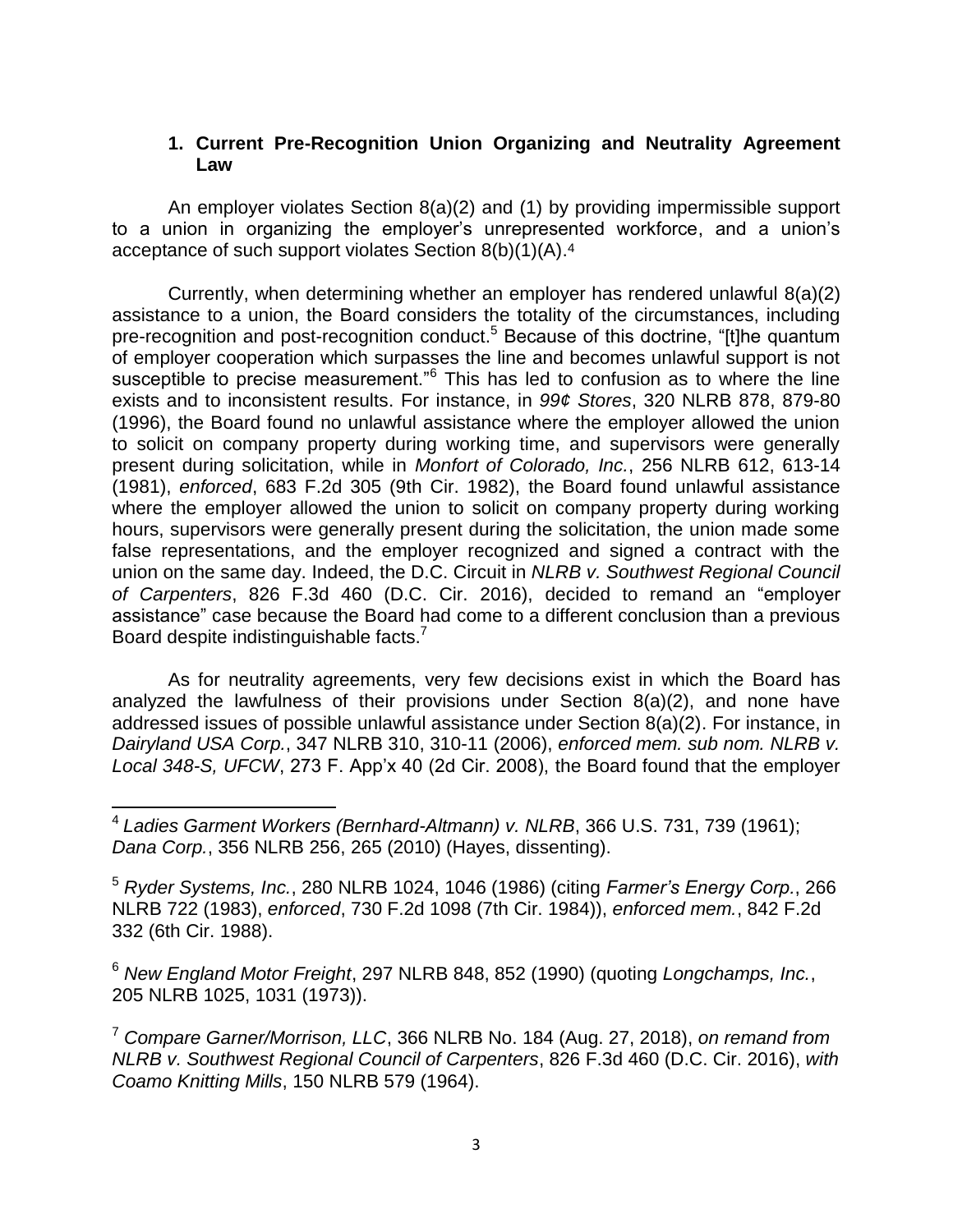violated the Act by directing employees to sign authorization cards, but did not address the neutrality agreement that allowed the union onto the employer's premises in the first place. Only in *Dana Corp.*, 356 NLRB 256 (2010), *enforced sub nom. Montague v. NLRB*, 698 F.3d 307 (D.C. Cir. 2012), did the Board finally address whether a neutrality agreement might violate Section 8(a)(2) of the Act, and then only under the limited analysis of whether, by dealing with terms and conditions of employment, it violated *Majestic Weaving Co.*, 147 NLRB 859 (1964), *enforcement denied*, 355 F.2d 854 (2d Cir. 1966). In *Dana Corp.*, the Board held that such neutrality agreements do not interfere with employee free choice and thus do not violate the Act unless the parties negotiate a complete collective-bargaining agreement prior to attaining majority support.<sup>8</sup>

### **2. The More than Ministerial Aid Standard in De-Certification Campaigns.**

The Board applies the stricter and less ambiguous "more than ministerial aid" standard to determine whether an employer's assistance to employees seeking to decertify or withdraw from a union constitutes an unfair labor practice.<sup>9</sup> It has repeatedly held that a decertification petition is tainted if an employer provides "more than ministerial aid" in the initiation or collection of signatures in support thereof. The inquiry in deciding whether an employer has provided "more than ministerial aid" is whether "the preparation, circulation, and signing of the petition constituted the free and uncoerced act of the employees concerned."<sup>10</sup>

For example, in both *Lee Lumber* and *Dentech Corp.*, <sup>11</sup> the Board found that the employers violated the Act by allowing anti-union employees to solicit signatures for decertification petitions on company time. In *Scherer & Sons Co.*, <sup>12</sup> the employer violated the Act by giving an antiunion employee unrestricted access to the plant and offices and directed employees to sign a legal complaint against the union. Similarly, in *Mickey's Linen & Towel Supply*, the Board found that the employer violated Section 8(a)(1) by assisting employees in their attempts to decertify the union when it performed translations for an employee who was soliciting signatures for a decertification petition.<sup>13</sup> Lastly, in *Leggett & Platt*, the Board found that the employer violated Section 8(a)(1) when it directed a new employee on his first day of work to meet with a fellow employee

<sup>9</sup> *Consolidated Rebuilders*, 171 NLRB 1415 (1968).

<sup>10</sup> *Eastern States Optical Co.*, 275 NLRB 371, 372 (1985) (citing *KONO-TV-Mission Telecasting Corp.*, 163 NLRB 1005, 1006 (1967)).

<sup>11</sup> *See Lee Lumber & Bldg. Material*, 306 NLRB 408, 410, 418 (1992), *enforced in rel. part*, 117 F.3d 1454 (D.C. Cir. 1997); *Dentech Corp.,* 294 NLRB 924, 926-28 (1989).

<sup>12</sup> *Scherer & Sons Co.*, 147 NLRB 1442, 1449 (1964).

<sup>13</sup> *Mickey's Linen & Towel Supply*, 349 NLRB 790, 791 (2007).

 $\overline{\phantom{a}}$ <sup>8</sup> *Dana Corp.*, 356 NLRB at 261 n.15, 263-64.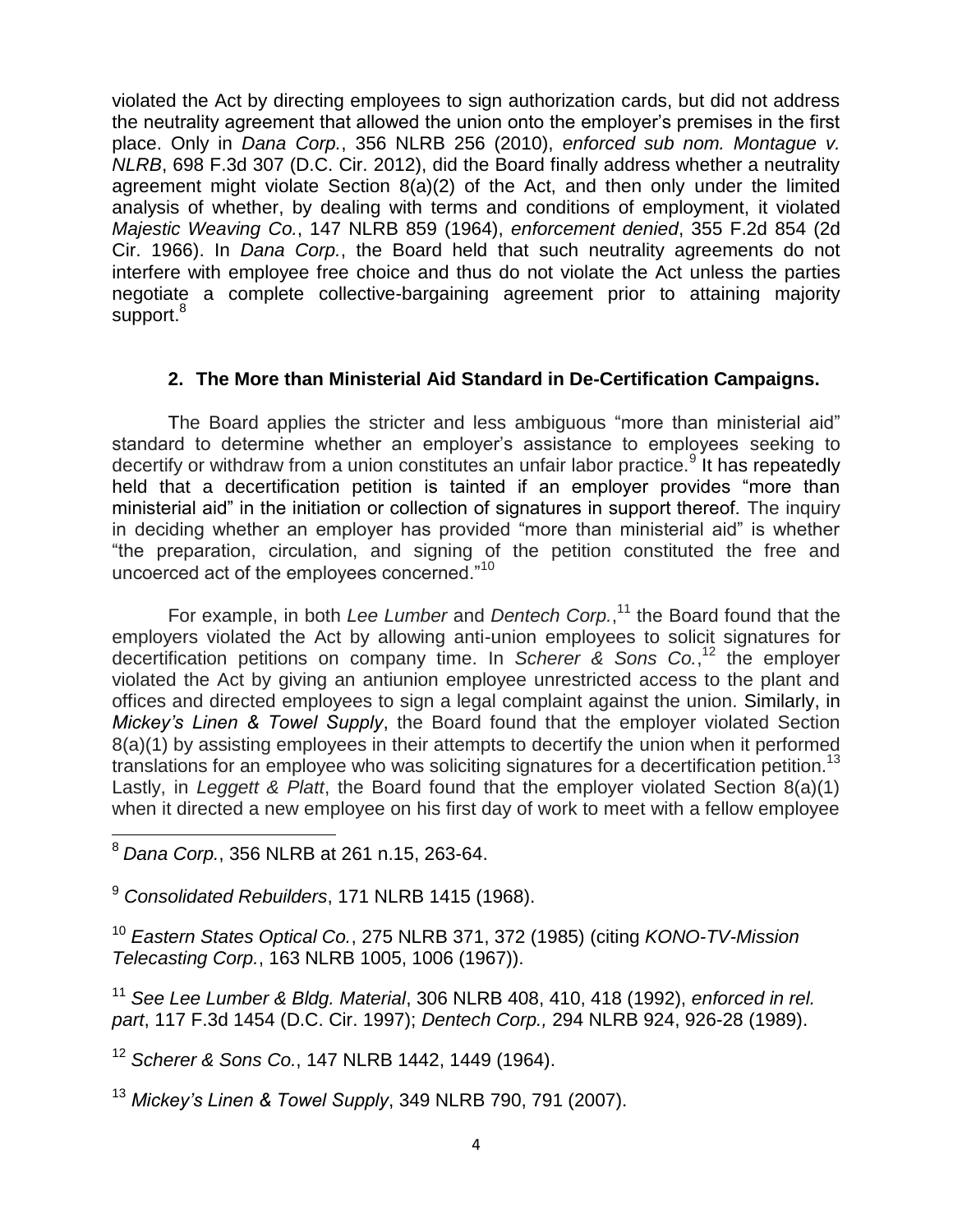(who was also the known leader of the decertification effort) to persuade the new employee to sign the petition.<sup>14</sup>

#### **3. Application of the More than Ministerial Aid Standard to Pre-Recognition Union Organizing.**

The prohibited employer conduct at issue in the pre-recognition and decertification contexts—unlawful assistance rather than neutrality—has, in both cases, the same impact on Section 7 rights of employee free choice. There is no reason to treat the same or similar conduct, having the same or similar effect, differently in the pre-recognition and the de-certification contexts. *Compare 99¢ Stores*, 320 NLRB 878, 879-80 (1996) (no unlawful assistance where the employer allowed the union to solicit on company property during working time, and supervisors were generally present during solicitation of an organizing campaign), *with Lee Lumber*, 306 NLRB at 408, 410, *and Dentech Corp.*, 294 NLRB at 926-28 (unlawful assistance where the employers allowed anti-union employees to solicit signatures for decertification petitions on company time). If permitting solicitation on company property during a de-certification campaign unlawfully taints a de-certification petition because the employer has provided more than ministerial support to the de-certification campaign, permitting solicitation on company property during a recognition campaign is no less a provision of support and thus no less unlawfully taints the recognition campaign.

Given that the rationale for both violations is the same—protection of employee free choice in representation—there is no statutory or policy basis for using a different or less strict standard for the same conduct. Since the employer activity that is scrutinized in the recognition and the de-certification contexts concerns whether unlawful support occurred, it makes eminent sense to examine whether that conduct constituted "more than ministerial aid." It further makes no sense that the same conduct is deemed "more than ministerial aid" and will taint a union decertification petition, but does not taint a union organizing or representation campaign. Equitable application of these principles dictates they be applied identically, regardless of whether employees are seeking to unionize or to reject their bargaining representative. The "ministerial aid" standard is both more protective of statutory rights than the "totality of the circumstances" standard and, as is demonstrated above, provides greater clarity. If allowing anti-union employees to solicit signatures on work time in support of a decertification effort constitutes more than ministerial aid,<sup>15</sup> so, too, does allowing the union the use of company property to organize; and, if allowing an anti-union employee unrestricted access to the employer's facility to oppose the union is more than ministerial aid,<sup>16</sup> so, too, is providing employee information to the union in support of its organizing drive. Accordingly, the Board should apply the "more than ministerial aid"

 $\overline{\phantom{a}}$ 

<sup>14</sup> *Leggett & Platt, Inc*., 367 NLRB No. 51, slip op. at 2-3, 16 (Dec. 17, 2018), *aff'd on remand*, 368 NLRB No. 132 (Dec. 9, 2019).

<sup>15</sup> *See, e.g.*, *Lee Lumber,* 306 NLRB at 410, 418; *Dentech Corp.*, 294 NLRB at 924.

<sup>16</sup> *See, e.g., Scherer & Sons Co.*, 147 NLRB at 1449.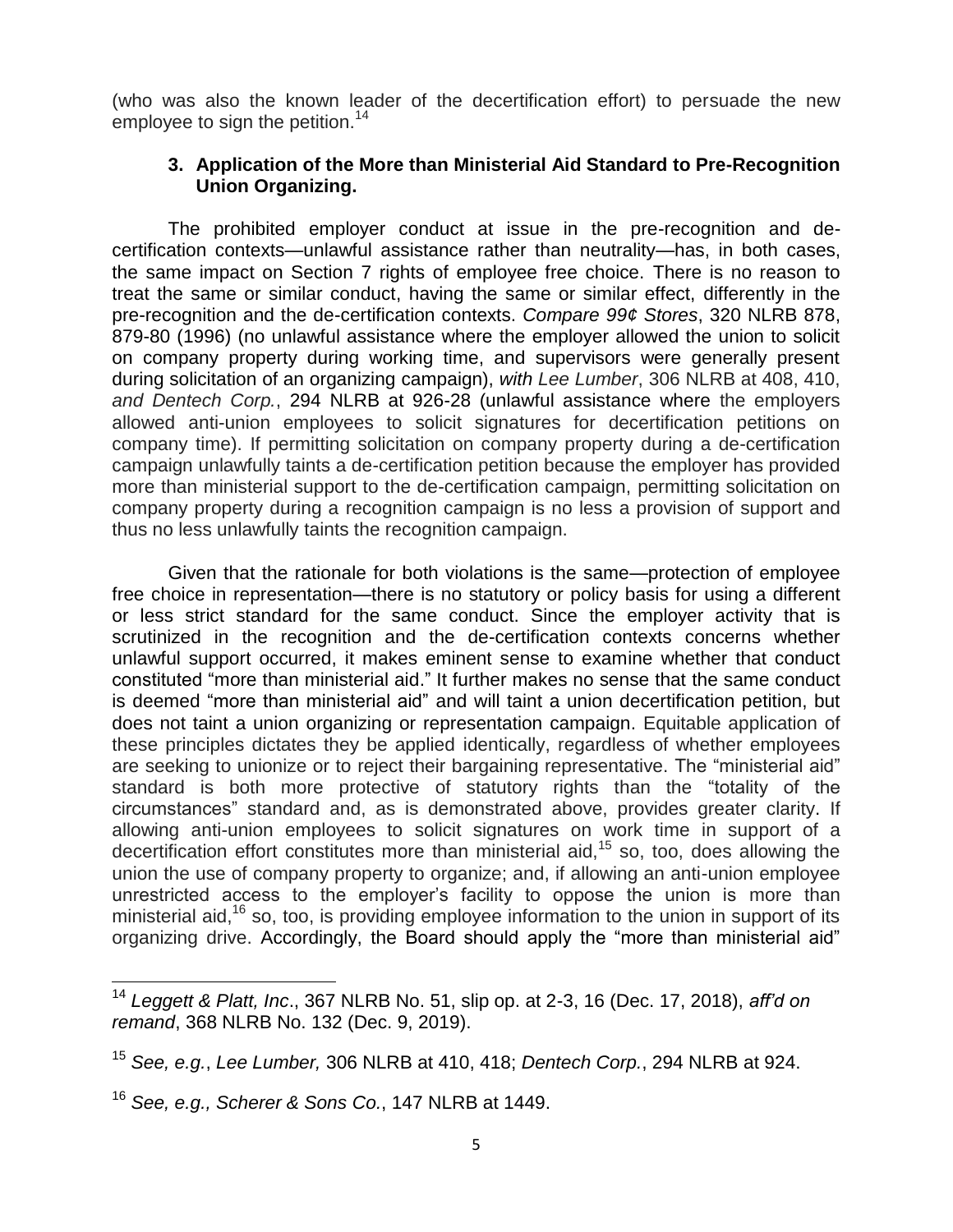standard to employer assistance furnished to unions engaged in efforts to organize their employees.

This standard should also be applied when analyzing certain provisions of neutrality agreements. As noted above, the Board's jurisprudence regarding neutrality agreements has not focused on whether they provide unlawful support to unions. Yet, the very wording of some neutrality agreements may be coercive. Neutrality agreements that are truly "neutral" and do not interfere with employee rights—for instance, where an employer agrees to remain neutral during an organizing campaign in exchange for the union refraining from a corporate campaign—will remain lawful under the "more than ministerial aid" standard. However, some neutrality agreements may contain provisions that permit or require conduct that under the "more than ministerial aid" analysis is prohibited under the Act, such as those described below.<sup>17</sup>

a. Allowing non-employee union organizers access to employer facilities or informing employees of presence of union organizers

An employer committing in a neutrality agreement to provide a union with use of its private facilities before and after work, as well as during the employees' meals and break times, to solicit employees to sign union authorization cards would typically rise to the level of more than ministerial aid.<sup>18</sup>

b. Allowing union solicitation during working time

l

Permitting union solicitation during working time pursuant to a neutrality agreement is analogous to an employer providing employees with time off from work to collect signatures in the workplace—conduct found to exceed ministerial aid in the decertification context. 19

<sup>17</sup> Although the following examples are of provisions in neutrality agreements, an employer that permits these types of conduct would be rendering more than ministerial aid, and therefore violating Section 8(a)(2), regardless of whether the employer signed a formal neutrality agreement or not.

<sup>18</sup> See *id.* (employer violated the Act by giving antiunion employee unrestricted access to plant and offices to oversee employees directed to sign legal complaint against union). *See also Lee Lumber*, 306 NLRB at 410, 418 (finding it unlawful to allow employees to solicit other employees to sign decertification petition on company time and property); *Dentech Corp.*, 294 NLRB at 926-28 (same).

<sup>19</sup> *See e.g.*, *Lee Lumber,* 306 NLRB at 410, 418; *Dentech Corp.*, 294 NLRB at 924. However, nothing in this memorandum should be read as affecting the rights of *employees* to solicit for or against unions at their workplace subject to lawful, nondiscriminatory employer restrictions. *See T-Mobile USA, Inc.*, 369 NLRB No. 50, slip op. at 2-3 (Apr. 2, 2020) (citing *Register Guard*, 351 NLRB 1110, 1118 (2007), *enforced sub nom. Guard Publ'g v. NLRB*, 571 F.3d 53 (D.C. Cir. 2009)). Nor does this memorandum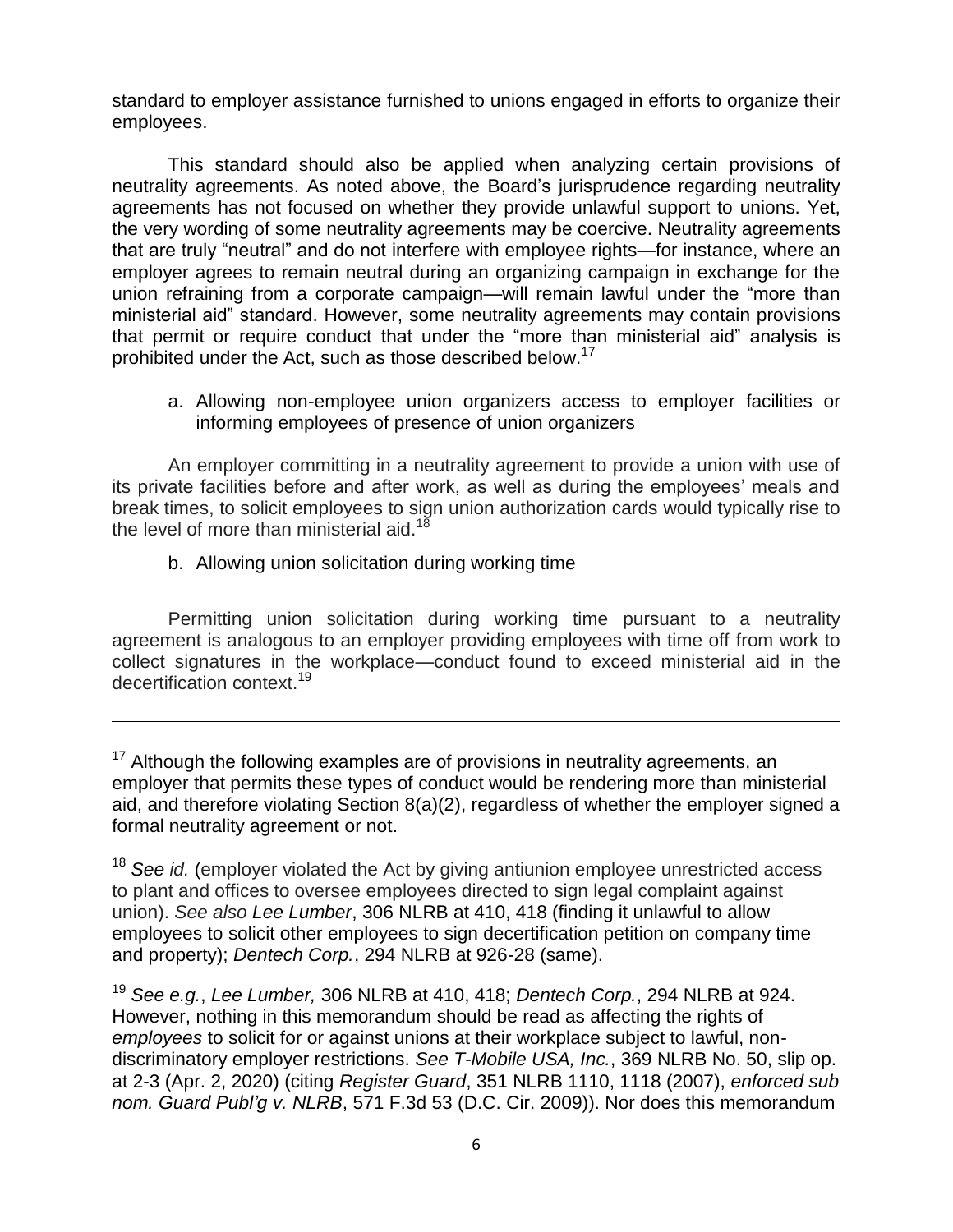#### c. Providing a union with employee contact information

An employer's provision of a list of employees' names to a union during an organizing campaign, including personal identifying information, rises to the level of more than ministerial aid because the purpose of providing this information is to encourage the employee to engage, or refrain from engaging, in Section 7 activity, making it unlawful under Section  $8(a)(1)$  of the Act.<sup>20</sup>

d. Certain statements of preference for a specific union

Often, neutrality agreements require the employer to post a notice or letter announcing the neutrality agreement itself. The content of this notice or letter must be closely scrutinized to determine whether it is lawful. For example, such a notice or letter in which the employer advises employees that union organizers will be on premises to speak to employees and/or distribute authorization cards, or which contains certain language suggesting the employer's preference for the union, would cross the line into unlawful support, as the conduct is akin to cases where the Board found it unlawful for an employer to direct employees to speak with other employees distributing a decertification petition.<sup>21</sup>

## **4. Negotiation of Terms and Conditions of Employment Before the Union Attains Majority Status.**

Neutrality agreements in which substantive terms and conditions of employment have been negotiated are unlawful. See Majestic Weaving<sup>22</sup> and Bernhard-Altmann.<sup>23</sup> In *Majestic Weaving*, the Board held that an employer unlawfully assisted a union by negotiating a bargaining agreement with it at a time the union did not have majority support even though the parties did not execute the agreement until after the union had secured such support.<sup>24</sup> In so doing, an employer provides a union with "a deceptive cloak of authority with which to persuasively elicit additional employee support," thereby

 $\overline{\phantom{a}}$ address an employer's discriminatory refusal of access to non-employees. *See Kroger Ltd. Partnership I Mid-Atlantic*, 368 NLRB No. 64, slip op. at 1-2 (Sept. 6, 2019).

<sup>20</sup> *See Leggett & Platt, Inc.*, 367 NLRB No. 51, slip op. at 2-3, 16 (finding employer violated Section 8(a)(1) by directing new employee to meet with coworker—the known leader of the decertification effort—to get new employee to sign petition).

<sup>21</sup> *See id.*

<sup>22</sup> *Majestic Weaving Co.,* 147 NLRB 859 (1964), *enforcement denied*, 355 F.2d 854 (2d Cir. 1966).

<sup>23</sup> *Ladies Garment Workers (Bernhard-Altmann) v. NLRB*, 366 U.S. 731 (1961).

<sup>24</sup> *Majestic Weaving Co.,* 147 NLRB at 859-60.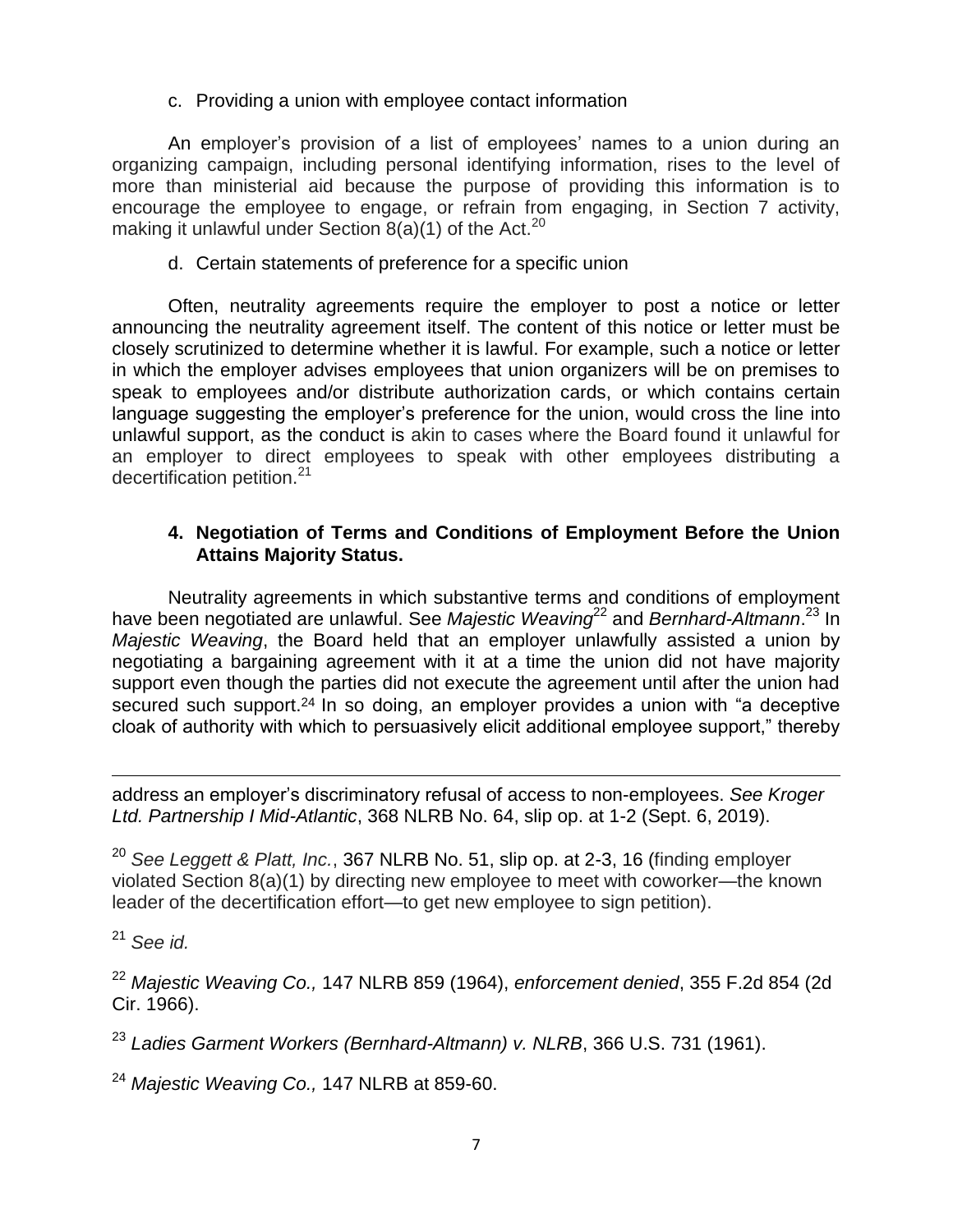interfering with employee free choice.<sup>25</sup> As stated by the U.S. Supreme Court in *Bernhard-Altmann*, Section 9(a) of the Act "guarantees employees freedom of choice and majority rule."<sup>26</sup> The Court also observed that there "could be no clearer abridgment" of Section 7 rights, assuring employees the right "to bargain collectively through representatives of their own choosing," or "to refrain from such activity" than to grant exclusive bargaining status to a union "selected by a minority of employees."<sup>27</sup> Agreements that are vehicles for prematurely granting a union exclusive bargaining status affect employee rights under the Act and constitute unlawful support.<sup>28</sup>

It undermines the majoritarian principles underlying the Act for a union and employer to agree to substantive terms and conditions of employment prior to executing a voluntary recognition agreement—even if the parties may see some benefit in doing so. Rather, "the legality of negotiating such terms must turn on the statutory rights of employees, not on the commercial interests of unions and employers. To hold otherwise is to encourage the escalation of top-down organizing, by which unions organize employers first and employees last."<sup>29</sup> Upholding an "unneutral" neutrality agreement that includes substantive terms and conditions of employment "threatens to reinstate the very practice that those statutory provisions [Section 8(a)(2) and 8(b)(1)(A)] were meant to prohibit, i.e., the establishment of collective-bargaining relationships based on selfinterested union-employer agreements that preempt employee choice and input as to their representation and desired terms and conditions of employment."<sup>30</sup> Moreover, agreement prior to lawful recognition on subjects that are not themselves terms or conditions of employment may nevertheless furnish the union with a deceptive cloak of authority with which to persuasively elicit additional employee support.<sup>31</sup>

The Supreme Court, in *NLRB v. Cabot Carbon Co*., also interpreted Sections 2(5) and 8(a)(2) to find that Congress did not limit Section 8(a)(2) interference of a labor organization to situations where employee committees engage in "bargaining with" the employer. Rather, Congress adopted the broader term of "dealing with employers concerning grievances . . . or conditions of work" when defining a labor organization under Section 2(5).<sup>32</sup> Therefore, Congress envisioned that an employer violates Section

<sup>27</sup> *Id.*

 $\overline{\phantom{a}}$ 

<sup>28</sup> *Majestic Weaving Co.*, 147 NLRB at 859-60.

<sup>29</sup> *Dana Corp*., 356 NLRB at 267 (Hayes, dissenting).

<sup>30</sup> *Id*. at 265 (Hayes, dissenting).

<sup>31</sup> *Id.* at 266 (Hayes, dissenting).

<sup>32</sup> *NLRB v. Cabot Carbon Co.,* 360 U.S. 203, 203 (1959).

<sup>25</sup> *Dana Corp*., 356 NLRB at 266 (Hayes, dissenting) (quoting *Ladies Garment Workers (Bernhard-Altmann) v. NLRB*, 366 U.S. at 737).

<sup>26</sup> *Ladies Garment Workers (Bernhard-Altmann) v. NLRB*, 366 U.S. at 737.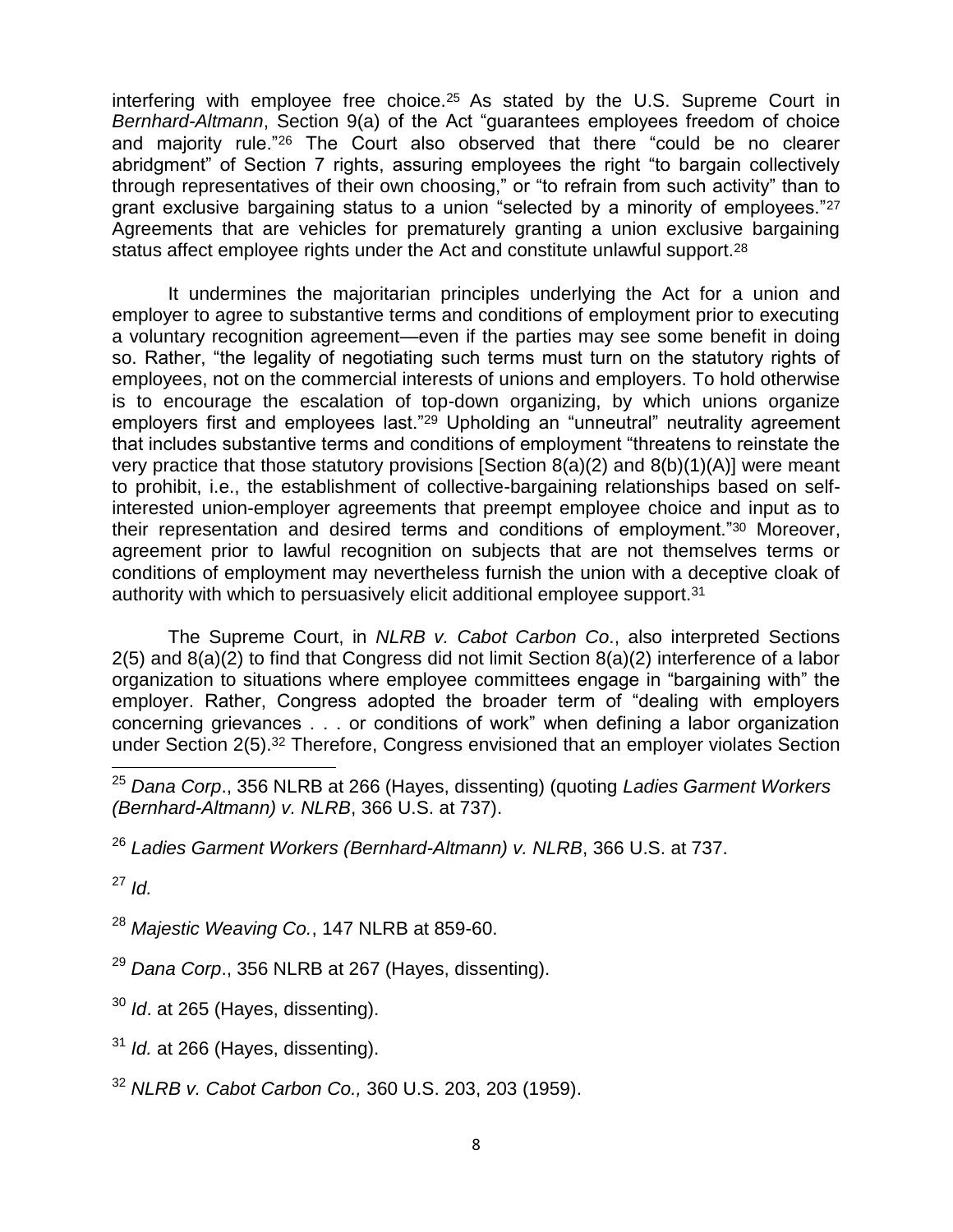8(a)(2) even when it engages in something *less* than formal bargaining with a labor organization that did not have majority support, noting that "none of the Employee Committees attempted to negotiate any formal bargaining contract."<sup>33</sup>

Thus, it follows that an employer violates Section 8(a)(2) by dealing with or bargaining with a minority union regarding working conditions. And a minority union's agreement to such terms constitutes unlawful restraint of Section 7 rights in violation of Section 8(b)(1)(A).<sup>34</sup>

The Board's decision in *Dana* thus incorrectly held that pre-recognition agreements that deal with terms and conditions of employment are only unlawful if they contain a full agreement.<sup>35</sup> The decision is inconsistent with prior Board law such as *Majestic Weaving* and Supreme Court principles. The Board's decision did not explain why negotiating but not signing a collective-bargaining agreement at the beginning of an organizing campaign is unlawful (in *Majestic Weaving*), but actually contracting to certain terms and conditions of employment (even if not reaching an entire collectivebargaining agreement) is not. Nor did the Board distinguish Section 8(a)(2) cases where the Board found that prematurely negotiating contract terms is evidence of a pattern of unlawful support.<sup>36</sup> Instead, the Board focused on the question of whether, based on the complete agreement, employees would view union representation as a "foregone conclusion" or not, implying that they would not unless a complete contract had been negotiated.<sup>37</sup> This focus errs, both by assuming employees would only see a *fait accompli* in a finished contract, and by assuming premature negotiations could not otherwise coerce employee choice. Thus, as shown in *Majestic Weaving and Bernhard-Altmann*, the issue is not whether the agreement was finished or not, but whether the act of prematurely negotiating or dealing with substantive terms and conditions of employment interferes with employees' free choice.

Accordingly, where a minority union and an employer enter a neutrality agreement that sets or otherwise deals with terms and conditions of employment, it

<sup>35</sup> *Dana Corp.*, 356 NLRB at 261-64.

<sup>36</sup> *See Midwestern Personnel Services*, 331 NLRB 348, 353 (2000) (holding that negotiating the terms of an eventual contract prior to even commencing organizing was a relevant factor in finding unlawful assistance), *enforced*, 322 F.3d 969 (7th Cir. 2003); *Monfort of Colorado*, 256 NLRB 612, 613 (1981) (finding that statements by union organizers giving the impression that a contract "was being typed up at that moment" were coercive), *enforced sub nom. NMU v. NLRB*, 683 F.2d 305 (9th Cir. 1982).

<sup>37</sup> *Dana Corp.*, 356 NLRB at 262.

 $\overline{\phantom{a}}$ <sup>33</sup> *Id*. at 213.

<sup>34</sup> *Bernhard-Altmann*, 366 U.S. at 738 (the Act prohibits "unions from invading the rights of employees under [Section] 7 in a fashion comparable to the activities of employers prohibited under [Section] 8(a)(1)").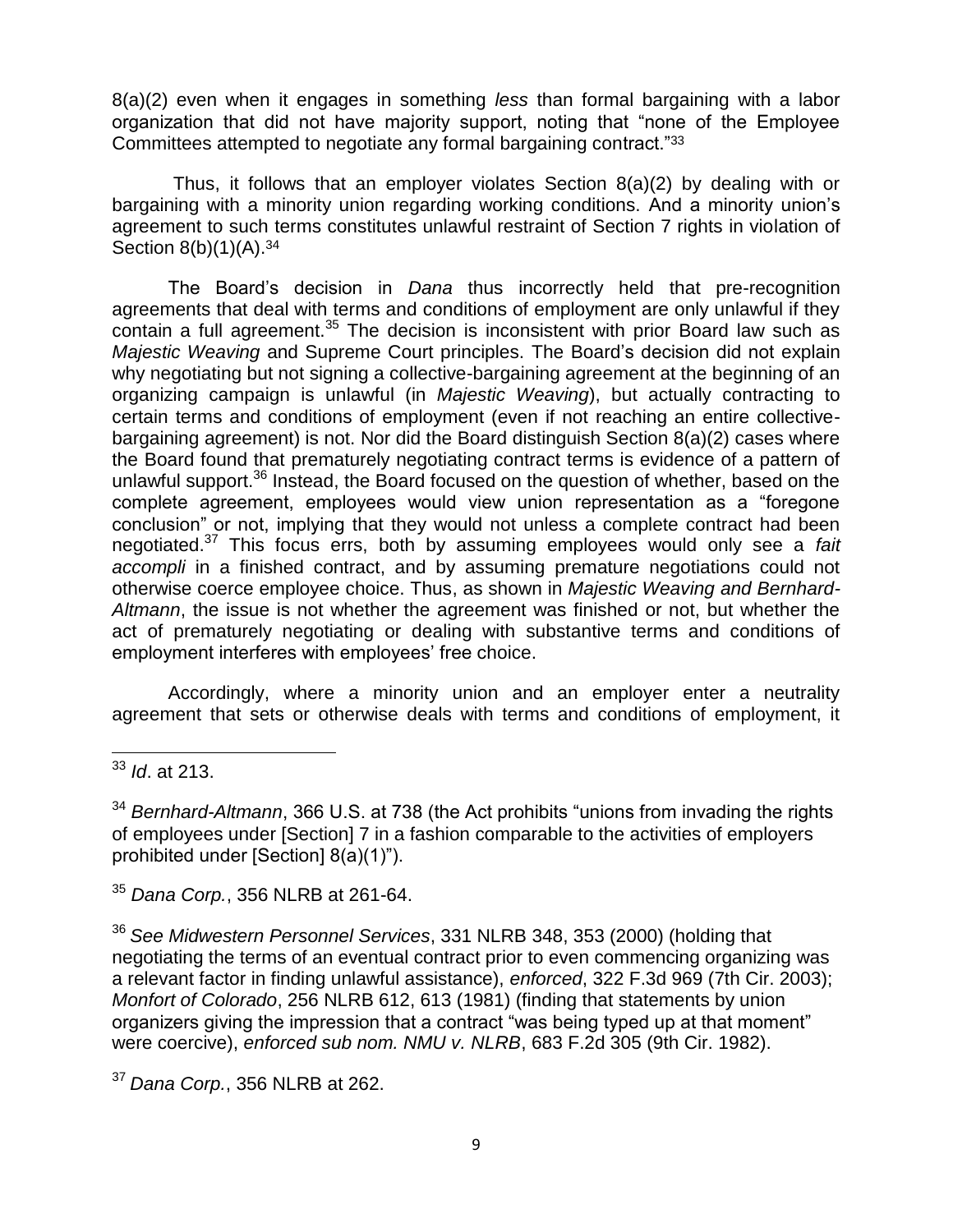establishes that the union clearly dealt with the employer at a time when it did not represent an uncoerced majority, thereby establishing violations of Sections 8(b)(1)(A) and 8(a)(2) respectively. This bright-line test should be applied to all neutrality agreements that set or deal with terms and conditions of employment. However, Regions are instructed to submit cases involving neutrality agreements that do not set or deal with employee terms and conditions of employment to the Division of Advice.

# **Pre-Recognition Agreement Provisions**

a. Wage provisions

While a pre-recognition agreement that sets post-recognition wages is the most obvious example of prematurely setting terms and conditions of employment, prerecognition agreements that otherwise deal with wages are also unlawful. For example, a pre-recognition agreement containing a comparable-wages provision that requires the parties to "consider" or "bear in mind" the wage rates of unionized competitors or the employer's other facilities is also unlawfully coercive, since it fixes a range of acceptable proposals even when it does not establish precise wage rates. <sup>38</sup> Because the parties thus give their imprimatur to a range of acceptable contract proposals before the union has obtained majority support, it provides the union with a "deceptive cloak of authority with which to persuasively elicit additional employee support,"<sup>39</sup> and is therefore unlawful.

b. Interest arbitration provisions

While interest arbitration is not a term and condition of employment itself,  $40$  when parties make a pre-recognition agreement to submit collective-bargaining disputes to interest arbitration, they have placed the decision as to what terms and conditions will ultimately be in the parties' collective-bargaining agreement into the hands of a thirdparty arbitrator, which would constitute "dealing with" under *NLRB v. Cabot Carbon Co.* Accordingly, where an interest arbitration provision is negotiated before the union has attained majority status, it provides a "deceptive cloak of authority" to the union and is unlawful.

c. No-Strike/No-Lockout provisions

 $\overline{\phantom{a}}$ 

<sup>38</sup> *NLRB v. Cabot Carbon Co.*, 360 U.S. at 203, 213, 218 (finding that minority labor organization cannot lawfully deal with an employer over wages, hours and working conditions).

<sup>39</sup> *Dana Corp*., 356 NLRB at 266 (Hayes, dissenting).

<sup>40</sup> *See Tampa Sheet Metal*, 288 NLRB 322, 325-26 (1988).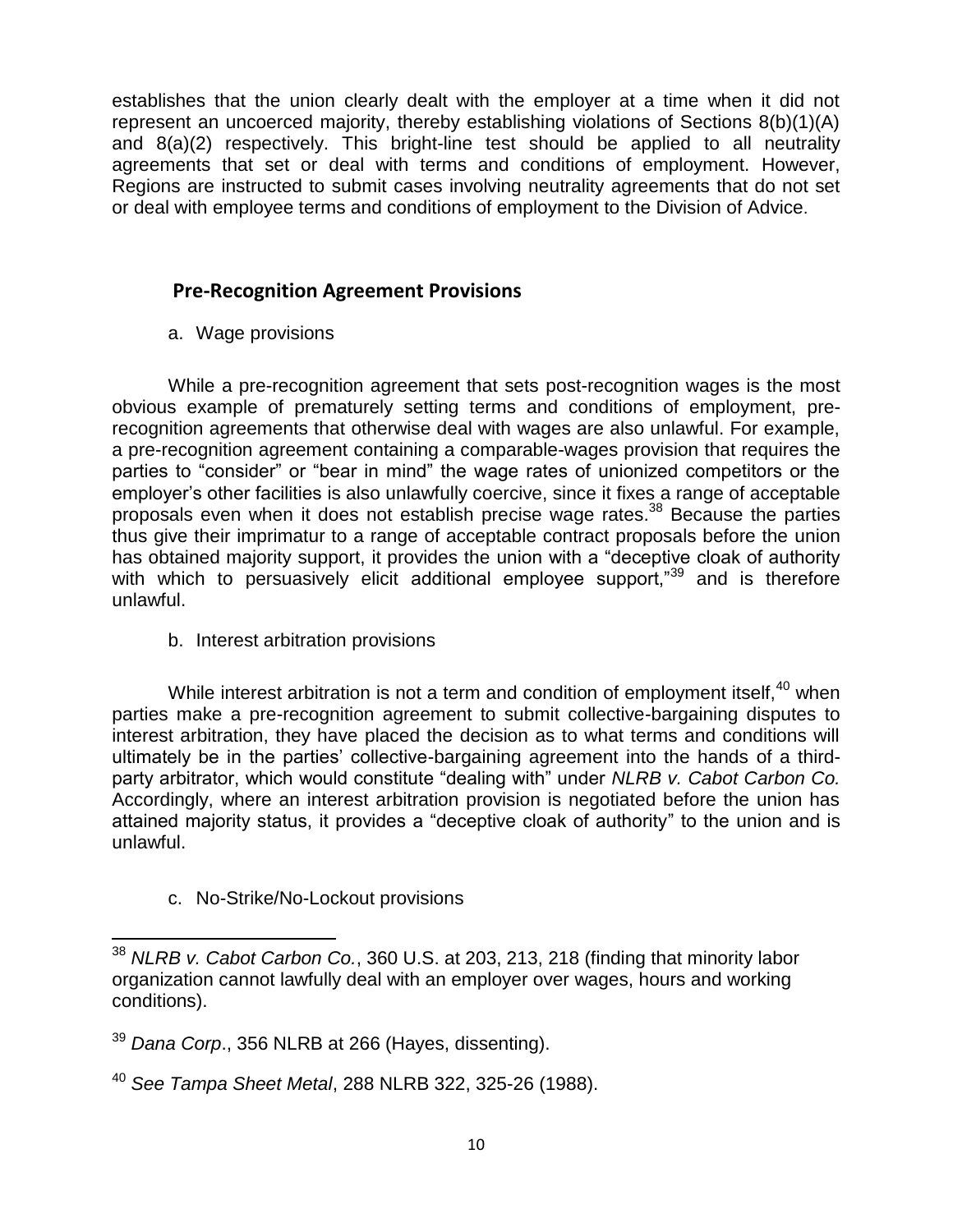The Board has long held that an agreement that waives employees' right to strike is a term and condition of employment.<sup>41</sup> Thus, any agreement that waives employees' right to strike prior to the union gaining majority support is unlawful, even if the agreement expires upon recognition. However, where a union has not achieved lawful recognition, it may agree that the union will not itself call or cause a strike as part of a neutrality agreement.

d. Access to Company Facilities provisions

Provisions in an agreement providing union organizers with access to employer facilities is "more than ministerial aid" as outlined above. The Board has also held that union access to an employer's property is a mandatory subject of bargaining. $42$ Accordingly, any pre-recognition agreement that provides union organizers such access is also premature and unlawful.

e. Determination of Appropriate Unit provisions

Although it is well settled that the scope of a bargaining unit is a permissive subject of bargaining,<sup>43</sup> premature agreement on unit scope between the parties ousts the Board of its authority to determine the unit while at the same time giving the union "a deceptive cloak of authority with which to persuasively elicit additional employee support," thereby interfering with employee free choice. Accordingly, such a provision agreed upon before a union has achieved majority status is premature and unlawful.

#### **5. Agreements in Restraint of Employee Access to the Board or Otherwise Inconsistent with the Policies and Purposes of the Act.**

Pre-recognition or neutrality agreements between a union and employer that mandate opposition to employees seeking to vindicate their rights before the Board are also unlawful. For instance, a provision that requires both parties to request the Board dismiss any effort by a third party to petition for an election restrains employees' access to the Board. The Board and courts have recognized that NLRB-supervised elections provide the more reliable basis for determining whether employees desire representation.<sup>44</sup> Requiring the parties to seek dismissal of a representation petition constitutes unlawful restraint by creating a mandatory opposition to employees' exercise

<sup>44</sup> *Dana Corp.*, 351 NLRB 434, 436 (2007).

 $\overline{\phantom{a}}$ 

<sup>41</sup> *See Carpenters District Council of Detroit, Etc. (Excello Dry Wall),* 145 NLRB 663, 666 (1963) ("A no-strike clause is a 'condition of employment' and as such a mandatory subject of collective bargaining.").

<sup>42</sup> *See, e.g., Scott Bros. Dairy*, 332 NLRB 1542, 1553 (2000); *Ernst Home Centers, Inc.*, 308 NLRB 848, 848-49 (1992).

<sup>43</sup> *See, e.g., Grosvenor Resort*, 336 NLRB 613, 616-17 (2001), *enforced mem.*, 52 F. App'x 485 (11th Cir. 2002).